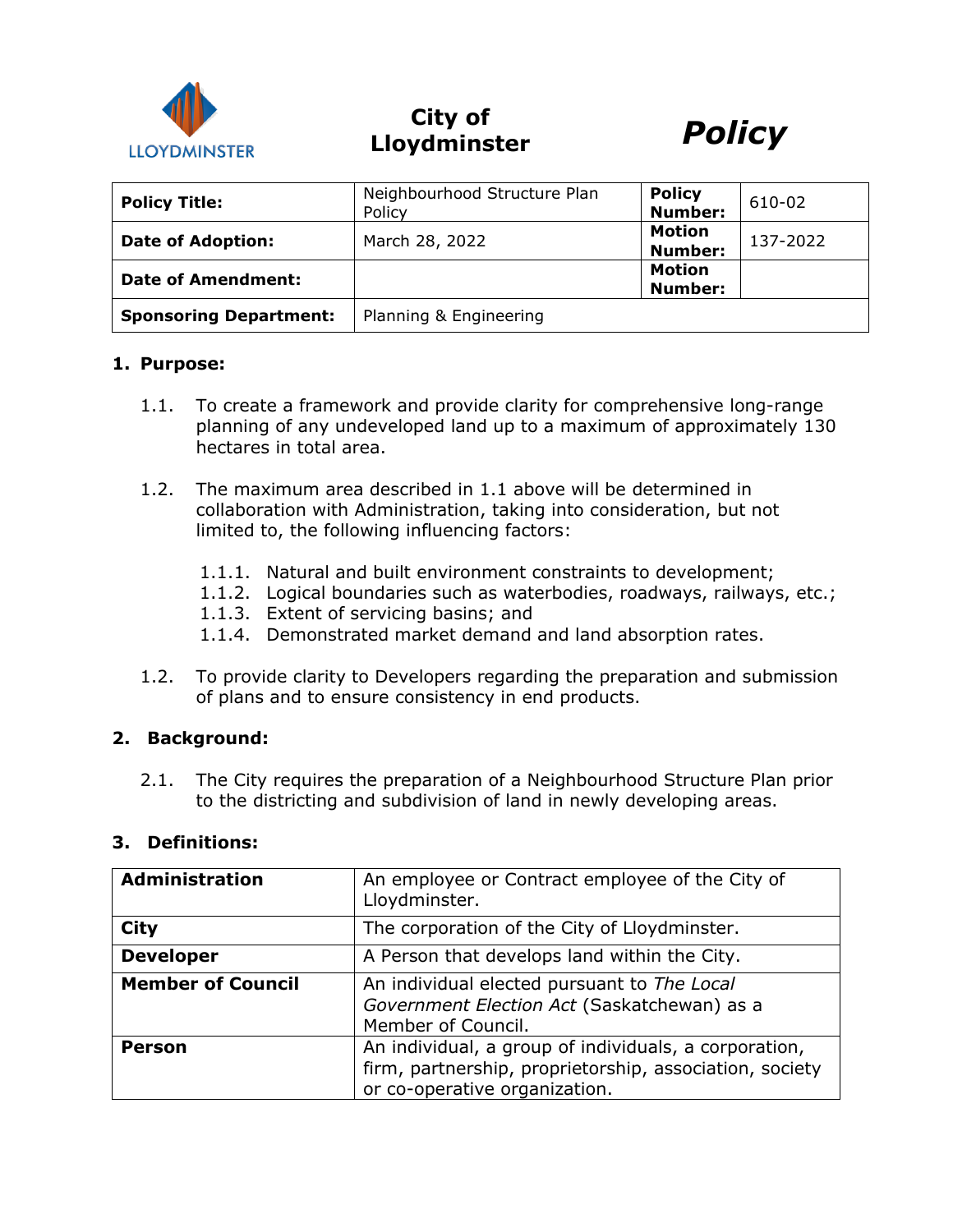# **4. Process:**

- 4.1. Prior to a formal application, the City requires a pre-application meeting to outline the concept, constraints, and mitigation strategies.
- 4.2. The Developer shall be responsible for preparing any technical studies deemed necessary during the pre-application meeting.
- 4.3. The Developer shall be responsible for organizing and conducting stakeholder consultation, to the satisfaction of Administration, held at an appropriate location.
- 4.4. The Developer shall submit a draft Neighbourhood Structure Plan at the time of application for review by Administration.
- 4.5. Administration will circulate the draft Neighbourhood Structure Plan to City departments for comments and return to the Developer with comments for revision.
- 4.6. Administration will bring the revised draft Neighbourhood Structure Plan to the Technical Review Committee for review and consideration of approval.
- 4.7. If Administration refuses an application to adopt a Neighbourhood Structure Plan or amendment, Administration shall not accept another application for a Neighbourhood Structure Plan or amendment on the same land that is the same or substantially the same until six (6) months have passed after the date of such refusal.

## **5. Content:**

5.1. Neighbourhood Structure Plans shall include the information as described in Schedule "A": Neighbourhood Structure Plan Terms of Reference.

## **6. Amendments:**

6.1. Applications to amend an existing Neighbourhood Structure Plan shall follow the same process as the creation of a Neighbourhood Structure Plan outlined in Section 4.

## **7. Penalty:**

7.1. Any member of Administration found to be in violation of this Policy may be subjected to a disciplinary action. Such action may be dependent upon the nature of the breach of this Policy; discipline may range from a verbal warning to dismissal with cause.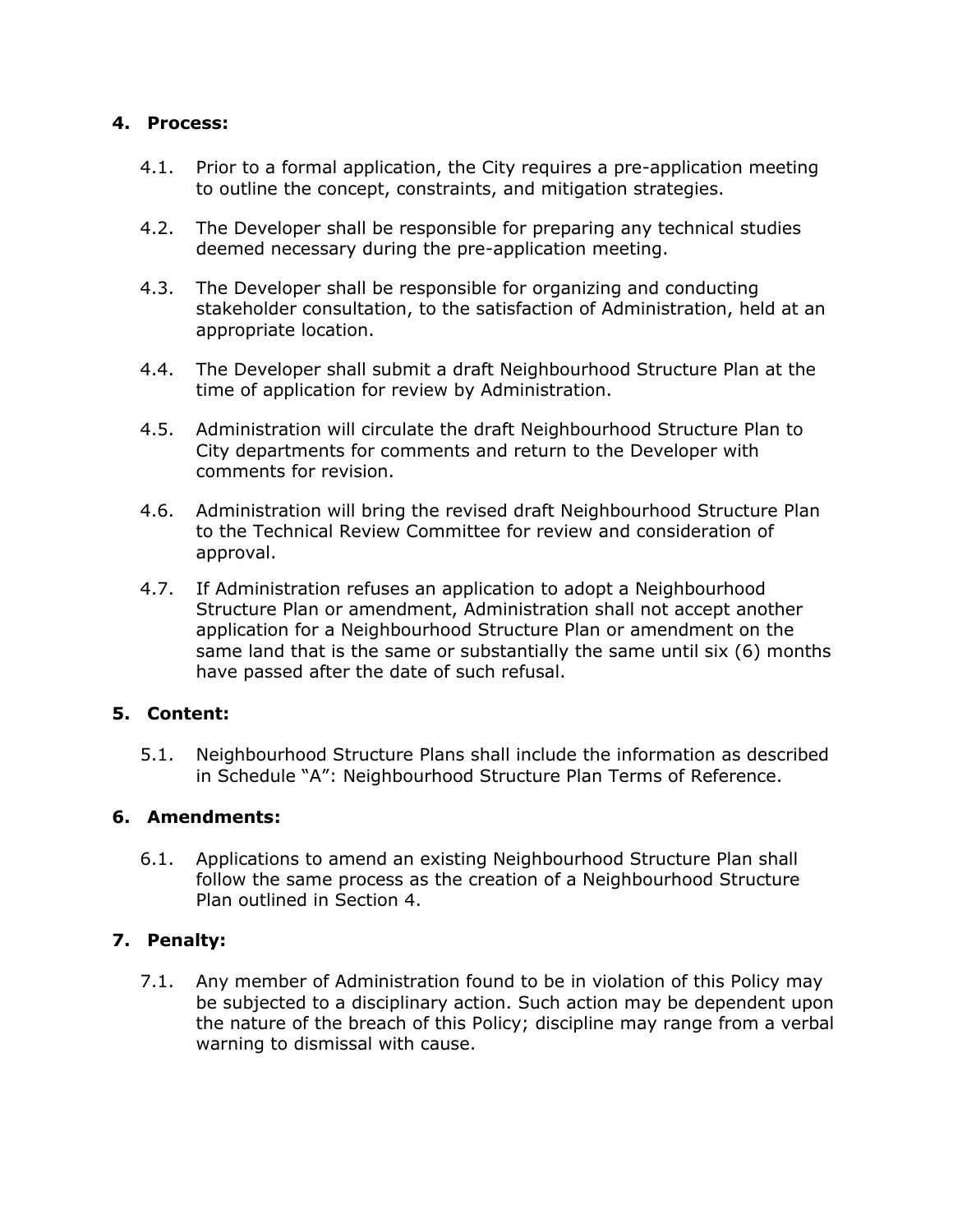7.2. Any Member of Council found to be in violation of this Policy may be dealt with utilizing the *"Code of Conduct Bylaw"* or provisions of *"The Lloydminster Charter."*

# **8. Responsibility:**

- 8.1. City Council shall review and approve all policies.
- 8.2. Administration shall administer this Policy through the use of a supporting procedure.
- 8.3. Administration shall form the Technical Review Committee which will be comprised of representatives from City Departments as described in Schedule "A": Neighbourhood Structure Plan Terms of Reference.
- 8.4. Sponsoring Department shall be responsible for creating and amending a supporting procedure.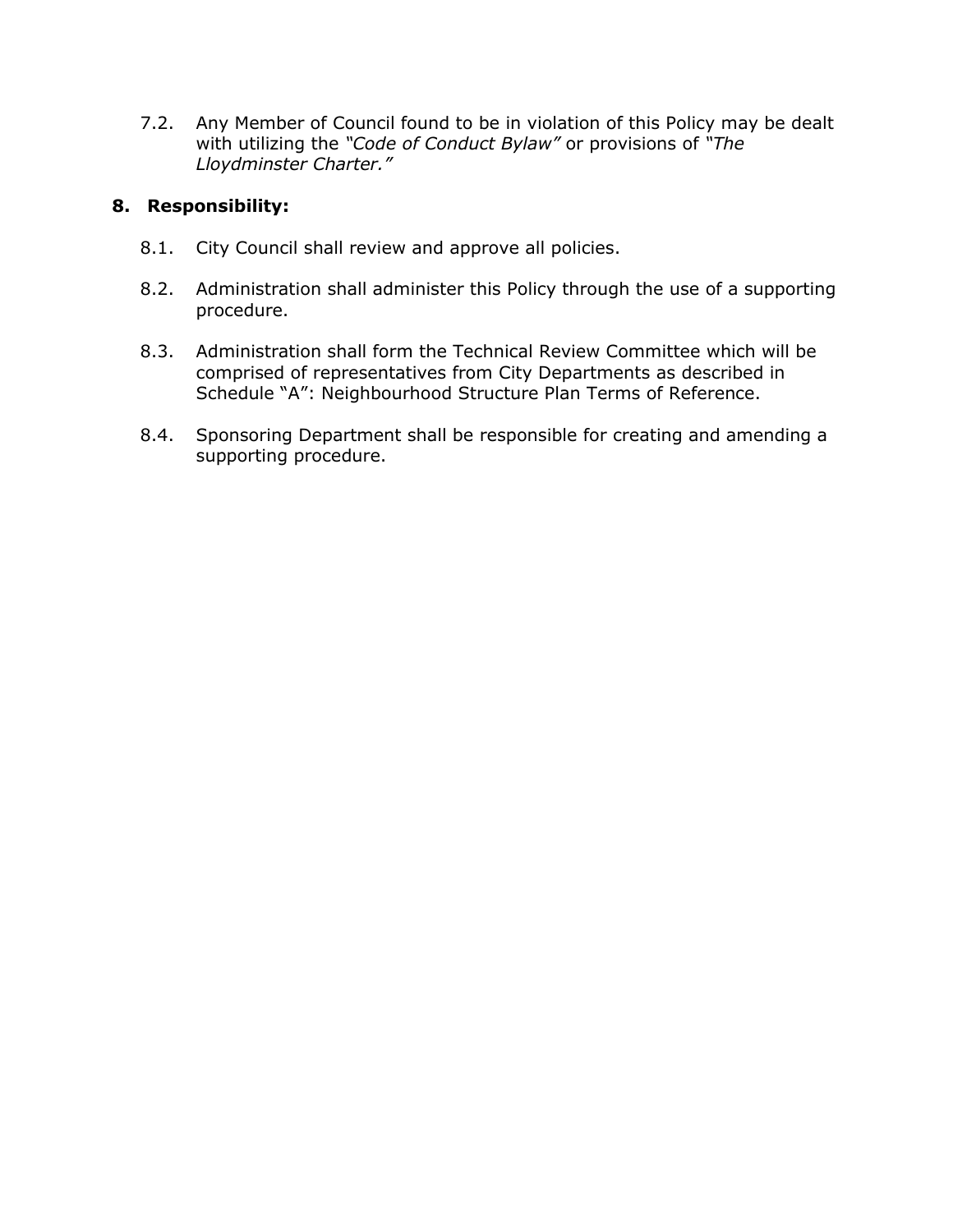**Schedule "A"**

# Neighbourhood Structure Plan Terms of Reference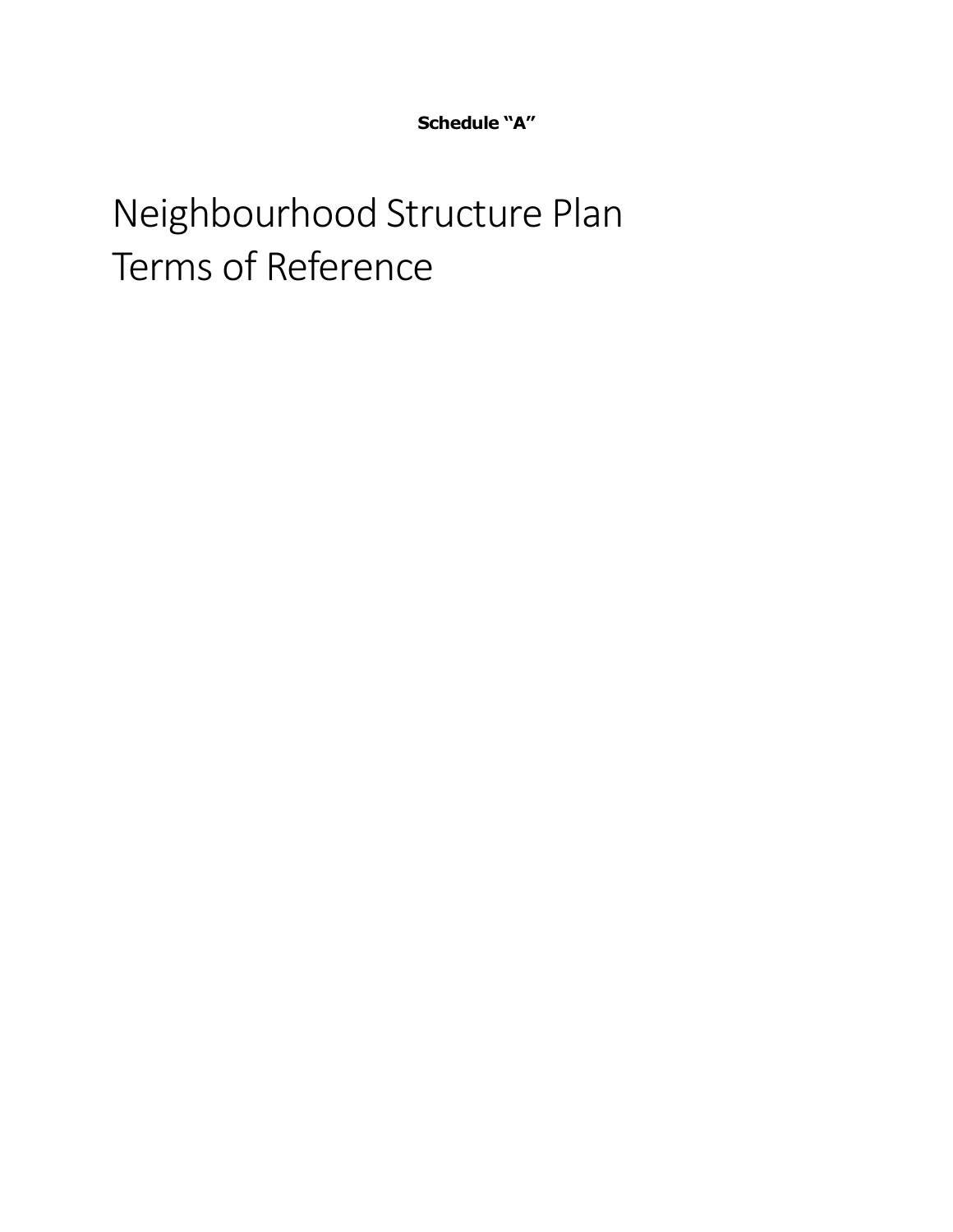# Table of Contents

| 1.0 |  |
|-----|--|
| 2.0 |  |
| 3.0 |  |
| 4.0 |  |
|     |  |
|     |  |
|     |  |
|     |  |
|     |  |
|     |  |
| 5.0 |  |
|     |  |
| 6.0 |  |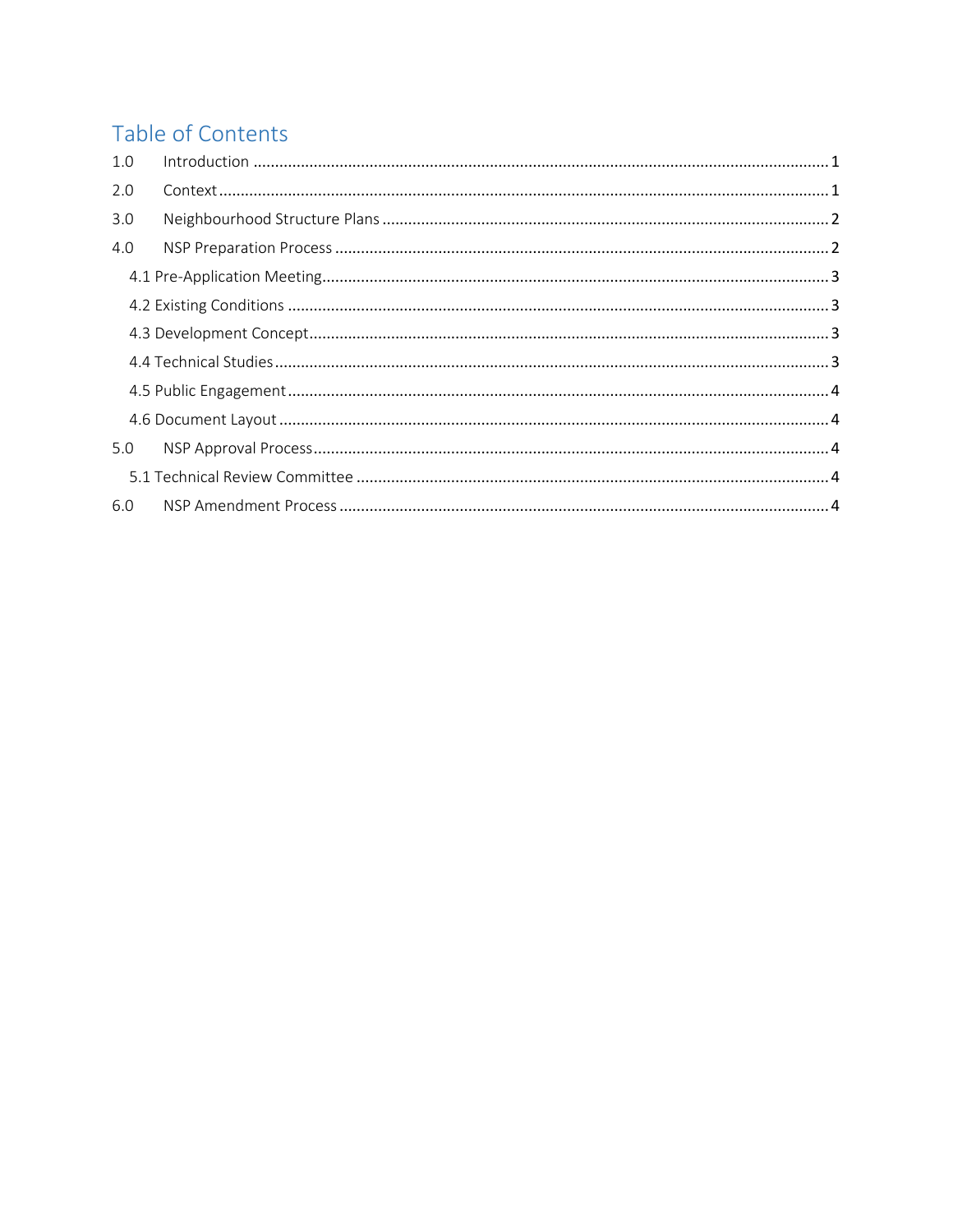# <span id="page-5-0"></span>1.0 Introduction

The purpose of this Terms of Reference is to provide the Developer with sufficient detail to successfully undertake the development of a Neighbourhood Structure Plan (NSP).

The Appendix contains important supplemental information to guide development of an NSP and should be carefully reviewed.

Outstanding questions can be directed the City of Lloydminster's Planning Department at 780-874-3700.

# <span id="page-5-1"></span>2.0 Context

The Neighbourhood Structure Plan (NSP) is enabled by an Area Structure Plan, which is statutory document pursuant to Part 17 of the *Municipal Government Act*. The NSP itself does not have statutory standing and is not a bylaw. Rather, it is a detailed land use planning document that guides subdivision, servicing and land use development at the neighbourhood scale, up to approximately two quarter sections in area, or about 130 ha.

The size will be determined in collaboration with Administration, taking into consideration, but not limited to, the following influencing factors:

- Natural and built environment constraints to development;
- Logical boundaries such as waterbodies, roadways, railways, etc.;
- Extent of servicing basins; and
- Demonstrated market demand and land absorption rates.

Figure 1 below shows the relative location of the NSP within the City of Lloydminster's planning document hierarchy:



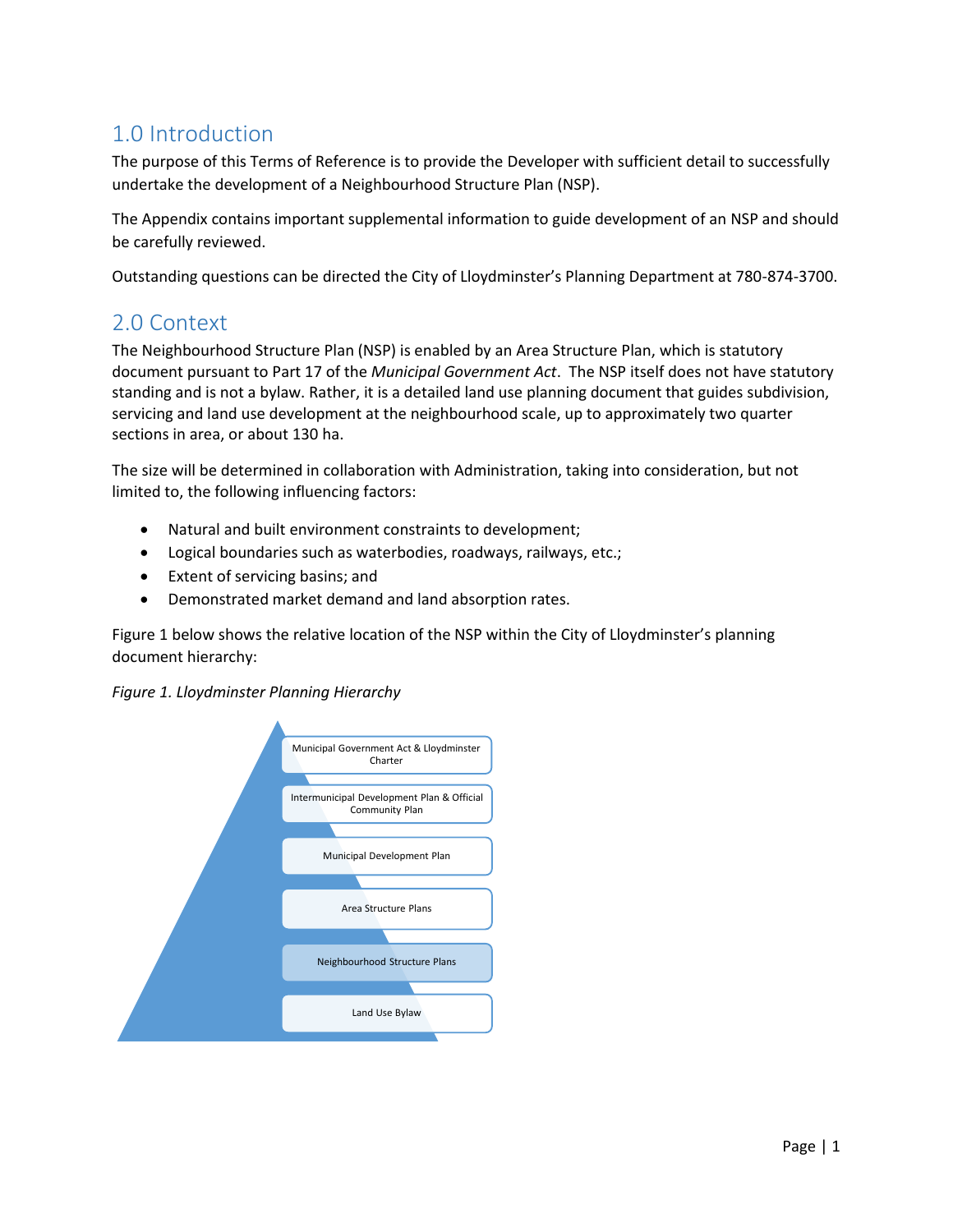# <span id="page-6-0"></span>3.0 Neighbourhood Structure Plans

Neighbourhood Structure Plans were instituted to allow for greater responsiveness to changes in market conditions and to reduce the red tape in the approvals and amendment processes.

Whereas Area Structure Plans interpret and implement the long-term vision of the Municipal Development Plan on larger tracts of land and over long periods of time, NSPs are developed for smaller areas that will be developed in the immediate future. Therefore, the level of detail required in an NSP is high. The high level of detail is required to inform near-term decisions regarding redistricting, subdivision, and development applications. If an NSP is consistent with the overarching ASP, then it can be approved by the Technical Review Committee without delay, paving the way for redistricting, subdivision, and development approvals. Neighbourhood Structure Plans need to be consistent with other community master planning and engineering documents.

The NSP must address the following topic areas:

- Land use, density, and development staging
- Opportunities and constraints, including existing/proposed oils and gas facilities
- Traffic circulation and the transportation network
- Utility servicing
- Parks, open spaces, and reserve lands
- Existing nearby or proposed community services and amenities (i.e., school sites, potential joint use sites, emergency services facilities, etc.)
- Implementation

Graphic representation of data is critical. At a minimum, the NSP must graphically illustrate the following:

- Plan area in the context of the greater community
- Relation of plan area to the approved ASP and the MDP
- Aerial photography of plan area with existing parcel boundaries
- Existing natural and built environment features representing opportunities and constraints to development
- Land use, development concept and internal road layout
- Development staging
- Utility servicing locations
- Oil and gas facilities and infrastructure

# <span id="page-6-1"></span>4.0 NSP Preparation Process

As mentioned above, the level of detail required for an NSP is high. Preparation of an NSP will involve the following steps:

- 1. Pre-application meeting with City Administration
- 2. Assess the existing conditions.
- 3. Create a development concept.
- 4. Prepare technical studies.
- 5. Undertake public engagement.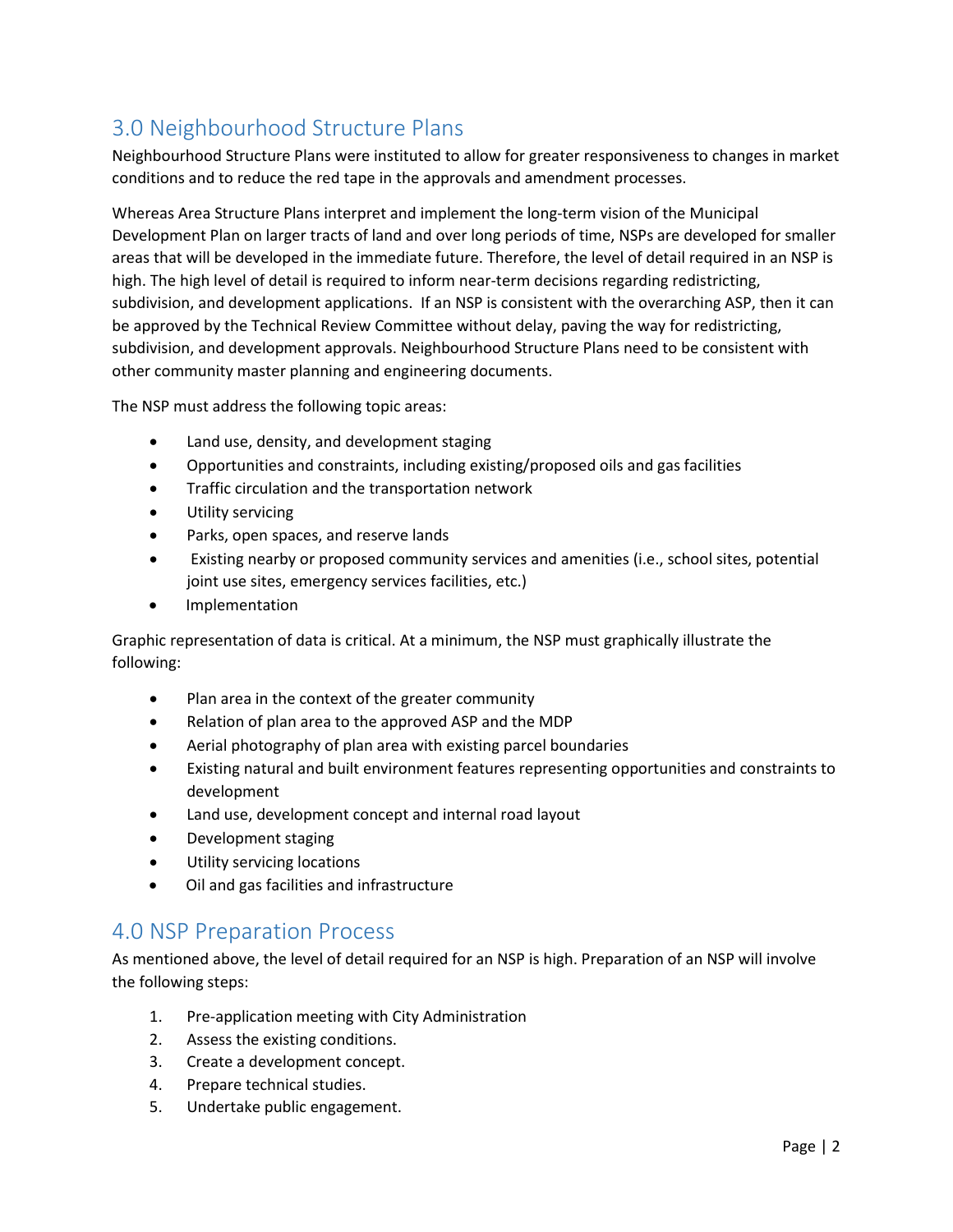6. Create the NSP document.

# <span id="page-7-0"></span>4.1 Pre-Application Meeting

Prior to initiating the preparation of an NSP, the Developer must meet with City Administration to discuss the proposed development concept and overall project approach. The intent of the meeting is to clarify requirements for the Developer, identify any additional technical studies that may be required due the specific circumstances of the proposal, and confirm that the proposal is consistent with the intent of the overarching ASP.

# <span id="page-7-1"></span>4.2 Existing Conditions

The NSP will need to assess the existing conditions of the proposed development area. This may include, but not be limited to, preparation of the following:

- Phase 1 Environmental Site Assessment (ESA)
- Geotechnical investigation
- Historical resources search
- Biophysical assessment

# <span id="page-7-2"></span>4.3 Development Concept

The development concept will illustrate:

- plan boundary
- all roads and trails
- housing types and land uses by block
- location of parks and open spaces (including school sites, municipal reserve and environmental reserve)
- stormwater management facilities
- north arrow, legend, scale, etc.

Supporting discussion on the above is necessary to clarify the intended look and feel of the neighbourhood, including any architectural or urban design standards, and how the proposed neighbourhood is consistent with any higher order City planning documents, policies or regulations that guide or prescribe development or design standards.

Details on each land use class and subclass including housing forms, population and employment statistics are required.

The development concept plan must consider setback requirements related to abandoned, suspended, existing and proposed petroleum and gas well-sites, pipelines, storage, extraction, processing or operation facilities within and surrounding the plan area.

## <span id="page-7-3"></span>4.4 Technical Studies

The following technical studies supporting the proposed development will be required:

- detailed traffic impact assessment (TIA)
- detailed servicing design brief
- overall grading plan including general locations of stormwater management facilities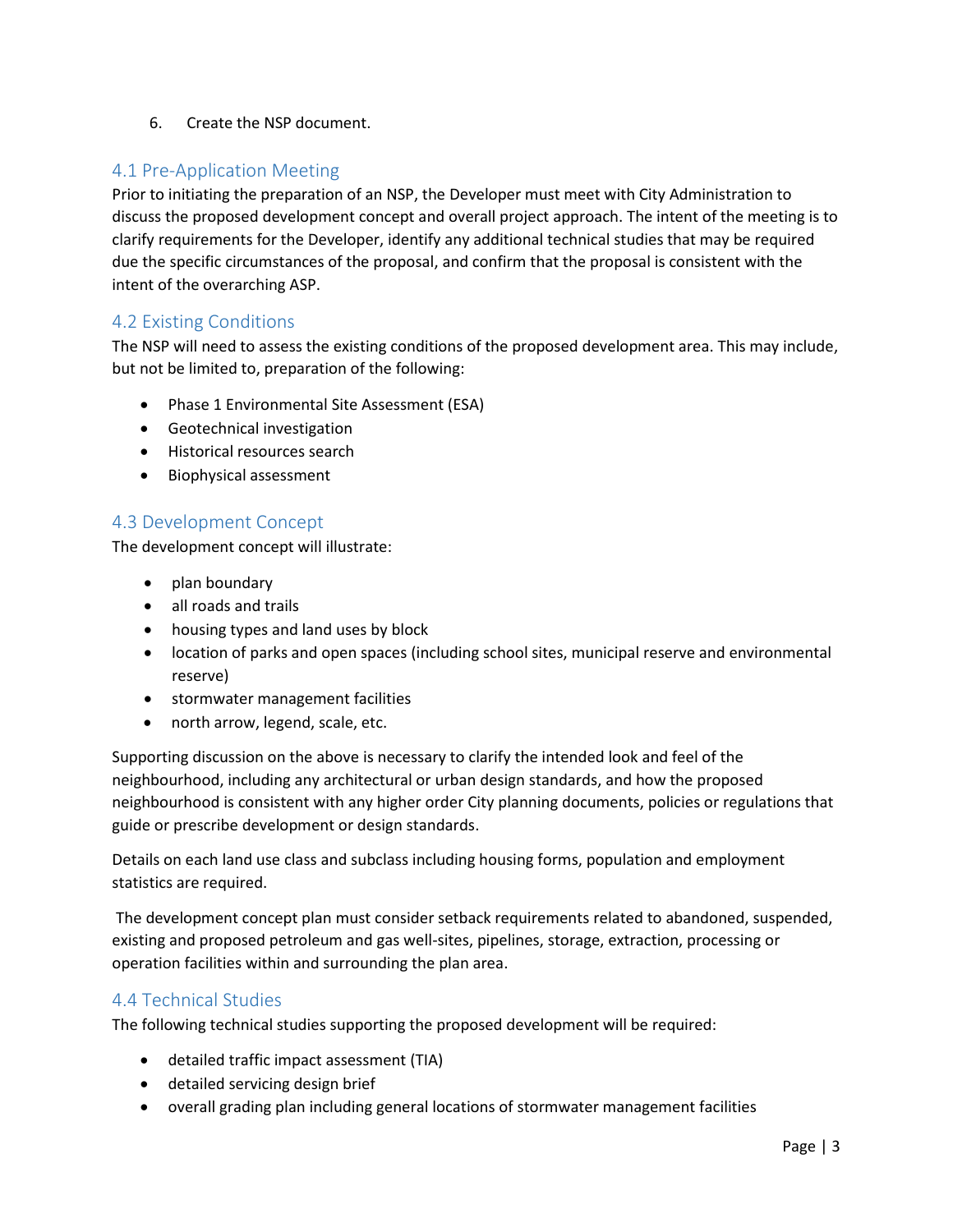Additional studies may be required at the discretion of the development authority depending on the nature of the proposed development. Such additional studies could include but are not limited to a parking study, a noise study, or a Phase 2 ESA as may be required pursuant to a Phase 1 ESA.

# <span id="page-8-0"></span>4.5 Public Engagement

The Developer may be required to undertake public and stakeholder engagement. In particular, if the proposed development is considered contentious. The style of engagement is at the discretion of the Developer; however, the engagement approach must be sufficiently advertised and arranged to allow for access by the greatest number of people possible. An engagement report must be prepared identifying concerns raised and approaches to mitigate those concerns.

## <span id="page-8-1"></span>4.6 Document Layout

Appendix A contains a sample table of contents for an NSP. It is recommended Developers follow this sample outline for consistency across all NSP and to streamline the review and approval processes.

Additionally, documents should be concise and visually appealing with clear policy statements that can be readily interpreted and implemented.

# <span id="page-8-2"></span>5.0 NSP Approval Process

Once the final NSP document is submitted to Administration for processing, it will be circulated internally for review and comment. A memorandum summarizing all review comments will be prepared and taken to the Technical Review Committee for review and consideration of NSP approval.

# <span id="page-8-3"></span>5.1 Technical Review Committee

The Technical Review Committee is comprised of two representatives from the Operations Department, one from Planning and one from Engineering, and one representative from the Community Development Services Department. Based on the needs of the Technical Review Committee, representatives from other departments may be liaised with.

# <span id="page-8-4"></span>6.0 NSP Amendment Process

The amendment process for NSPs is similar to that of the approval process. Once an amendment request is submitted for processing, it will be circulated internally for review and comment. A recommendation report will be prepared and taken to the Technical Review Committee for review and consideration of approval.